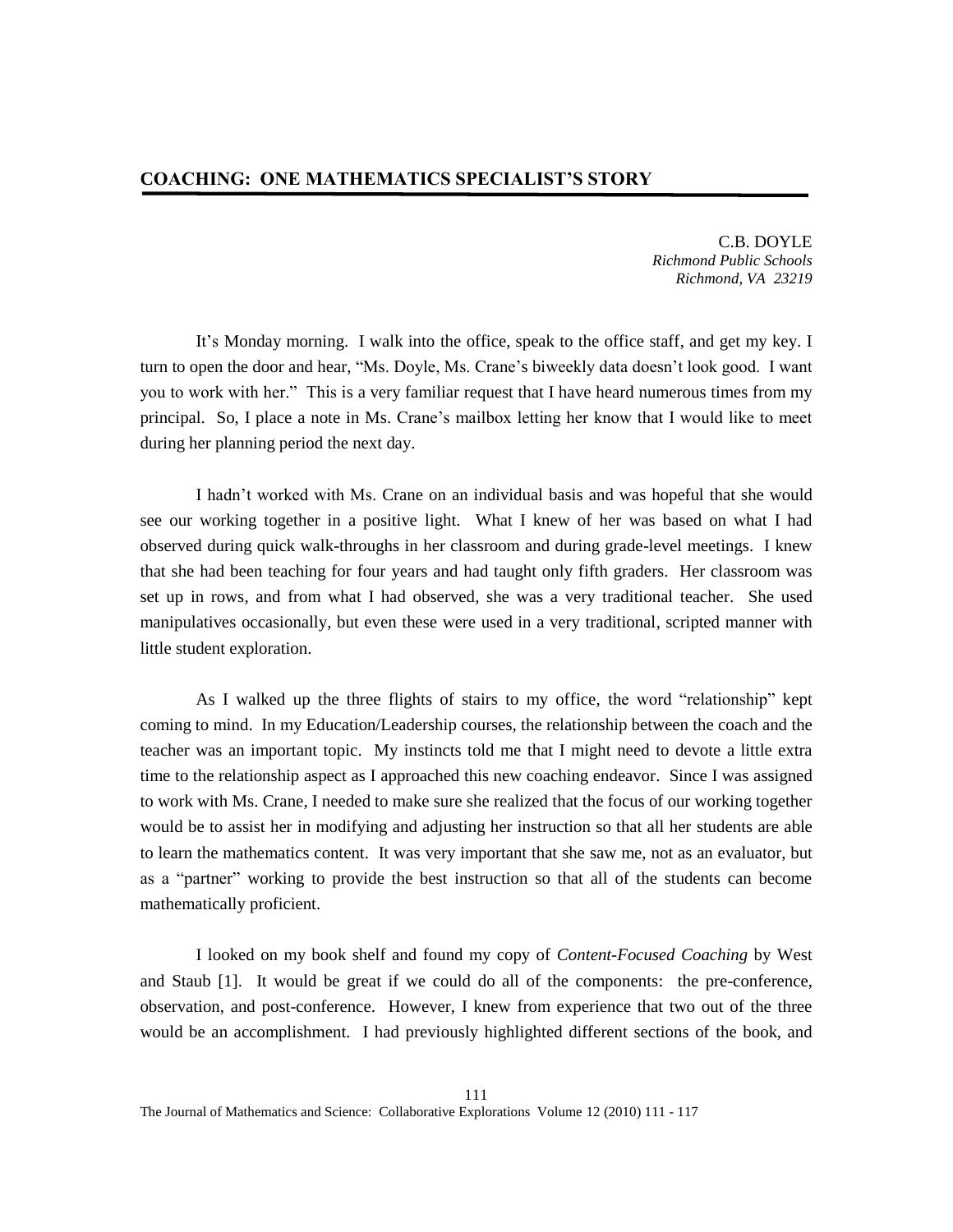# 112 C. B. DOYLE

located the section entitled, "Getting to Know the Teacher." I wanted to have specific questions in mind for our first meeting. As my eyes roamed over the page, I saw that the first highlighted sentence read: "The purpose of the first conversation is to establish a mutual agreement to work together, to begin to define the parameters of that work and to lay out a plan of action, or at least a framework that feels comfortable and productive to both parties" [1].

"Wow," I thought, "that's a lot for one possibly twenty-minute conversation." I decided to begin with only four of the suggested questions or topics. I selected the following because I thought they would lead to an informative discussion:

- What is your favorite subject to teach?
- What are your feelings about math?
- What is your math history?
- Tell me about your students.  $\bullet$  .

Tuesday afternoon arrived and I headed to Ms. Crane's room. We exchanged pleasantries. I had a flashback to the *Content-Focused Coaching* book. I had highlighted "…that there be no hidden agenda." Should I tell Ms. Crane that I was told to work with her because her biweekly data was low? Would it be dishonest not to mention this? As if she read my mind, she said, "I know my biweekly data wasn't the best." I let her know that the principal had shared this with me. I asked her to tell me why she believed her students scored so poorly. She explained that she had been out three teaching days and hadn't taught all of the skills that were tested. However, her students had caught up and she had retested them. She shared the students' tests; they had done very well on the multiple-choice assessment. I indicated that I still wanted to work with her on the next strand even though she might not need assistance with teaching the fraction concepts. She responded with a slightly reluctant, "That will be fine." I ignored her hesitation and began to ask some of the questions that I had selected. I learned that reading was her favorite subject. She indicated that mathematics was "okay" and that "sometimes it was fun to teach it." She had a minor in history and described herself as "having very little math" in school. Ms. Crane considered her students to be very good readers. She said they enjoyed doing math problems on the board and that they were very active. She also mentioned that they could get very noisy and boisterous when she tried to put them in groups or partners, and this was her reason for using row seating. Ms. Crane said that all of her students do well except for three or four that "don't seem to get it" unless she pulls them aside during her planning period.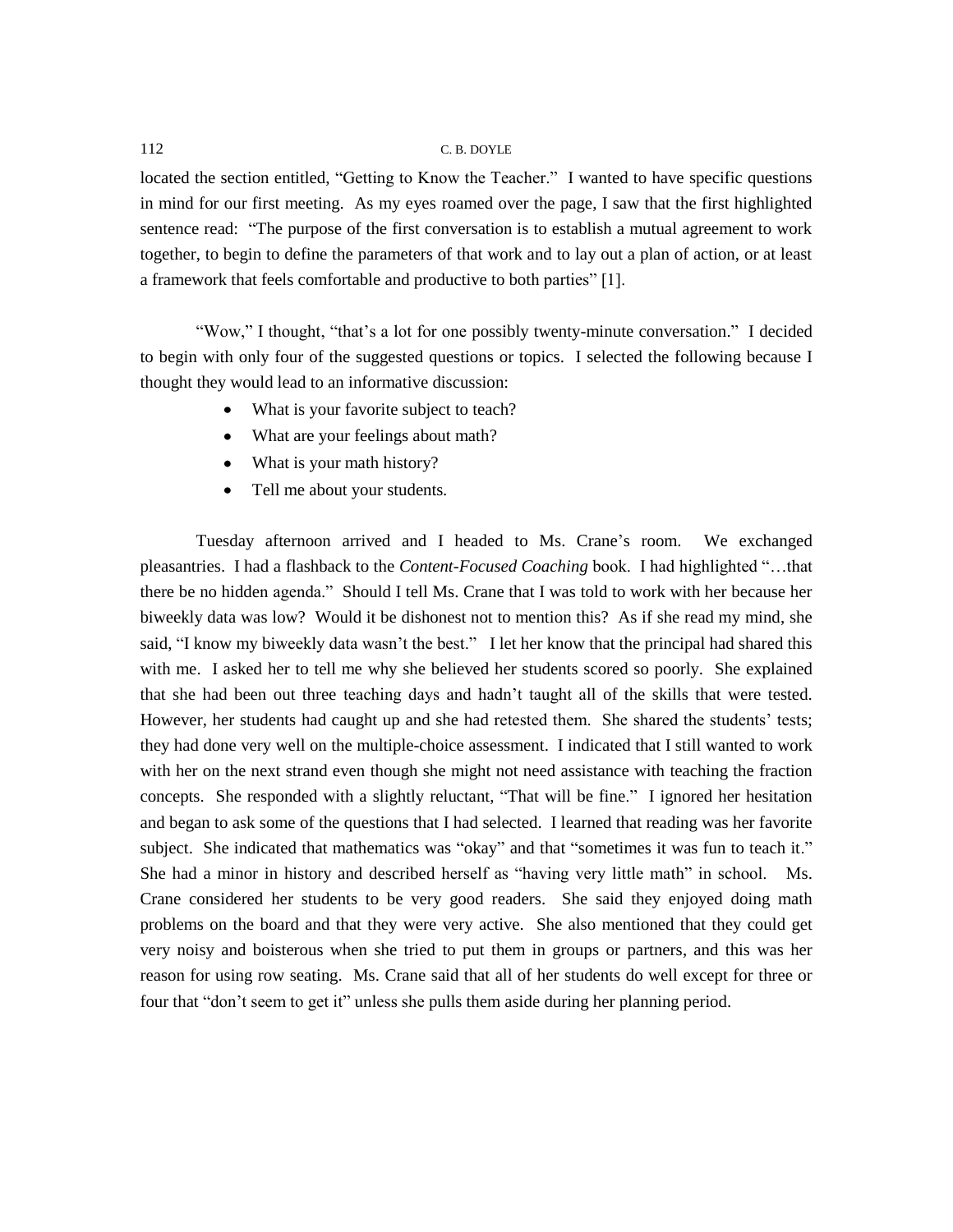I confirmed that geometry was a future strand that she was to teach. She said that she intended to use her geometry plans from the previous year. I suggested that she bring them to our next meeting so that we could adapt them to meet the needs of the three or four students that usually "don't get it." When I asked her for the best time to meet before her first geometry lesson, I was surprised when she suggested the next day during her planning period.

During the course of the day, I reviewed the NCTM *Principles and Standards* for geometry, the Virginia *Standards of Learning* objectives, as well as my school system's Curriculum Compass [2, 3]. This was a strategy that I learned from the Leadership courses. Each time we took a content course, we followed up in the Leadership course by investigating the NCTM *Principles and Standards* and the *Standards of Learning* objectives for the strand. I continue to do this because it provides a clearer picture of the prerequisite knowledge that the students need and gives me a better understanding of what the true conceptual knowledge should look like.

I also referred back to *Content-Focused Coaching*; specifically, the core issues in designing a mathematical lesson. I thought that these would be good questions to keep the conversation focused on the mathematics content and student learning. I decided to focus my questions on: 1) the goals of the lesson; 2) students' prior knowledge and difficulties; and, 3) how the lesson helps students reach the goal. There were so many interesting questions to choose from that would provide a great deal of insight into Ms. Crane's teaching and beliefs about student learning, but I thought that if I tried to focus on too many I wouldn't be able to devote enough time to each one. Time is always a factor when working with teachers—there never seems to be enough of it!

## **The Pre-Conference**

On Wednesday, Ms. Crane brought one lesson plan to our pre-conference. It consisted of pages from the teacher's edition of a mathematics textbook. She indicated that this was the lesson she had planned to teach. It was a lesson plan on congruence. There was a warm-up activity, teacher modeling, a practice page, an independent workbook page, and a closing activity. As I glanced over the lesson, I remembered the textbook lesson that I had adapted during the Leadership course. It was very similar to this one. I am still impressed by how much of the work I did in the Leadership course continues to be relevant in my day-to-day work as a Mathematics Specialist.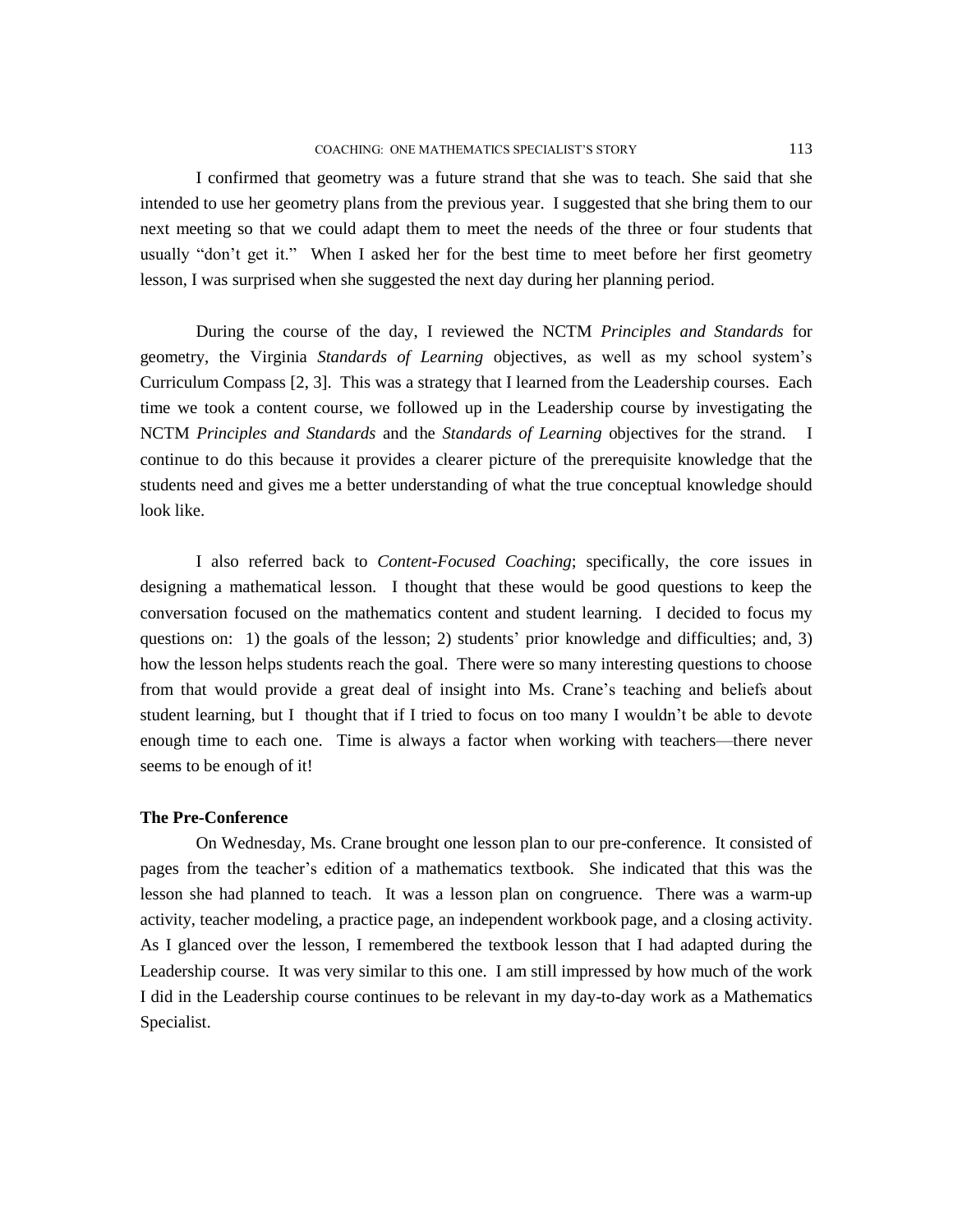# 114 C. B. DOYLE

Looking over the lesson, I came to realize that we needed to do a great deal of work with it to make it more effective. I also realized that I would have to provide some effective questioning in order to guide Ms. Crane so that she could understand how the lesson could be changed to meet the needs of *all* of her students. In addition, I had to make sure that the beginning of our working relationship remained positive. I didn't want Ms. Crane to feel that I didn't see any value in her selection of a lesson plan.

Before we started discussing the lesson, Ms. Crane let me know that she only had twenty minutes of planning time. The time factor appeared yet again. This didn't give me very much time for effective questioning or discussion. I decided to concentrate on the goal of the lesson and the students' prior knowledge and possible difficulties. I believed that discussing these issues first would be a good way for her to begin incorporating her students' specific needs as she planned her lesson. Even though we might not adapt the actual lesson, I would feel that we made some progress if I could get her to think differently about her approach to the lesson.

Ms. Crane described the goal of the lesson was for students to identify congruent, noncongruent, and similar figures. She indicated that her students could identify shapes that were the "same," but didn't understand the terms congruent, non-congruent, or similar. When I asked her about areas that her students might have difficulty with, she indicated that the vocabulary might be a problem for about four of the students and she listed them by name. I asked her to show me where in the lesson plan she would provide the necessary assistance for these students. She glanced through the lesson, and then responded that she would have to add it in, "probably while the other students were doing the textbook page." I knew that our time was up, so I asked her to think about what type of assistance she would give and if she would use manipulatives to supplement the textbook with this group. I hoped that these questions would provoke some thought about using manipulatives rather than just the textbook.

We really could have used at least an hour and a half or more to discuss the lesson, but I felt that I had given Ms. Crane some important issues to think about in this short amount of time. I let her know that I was looking forward to observing her lesson on Thursday.

## **The Lesson**

I was excited about observing Ms. Crane's lesson. I wondered what type of support she would provide to those students she identified as needing additional assistance. Would she attempt to make any changes at all?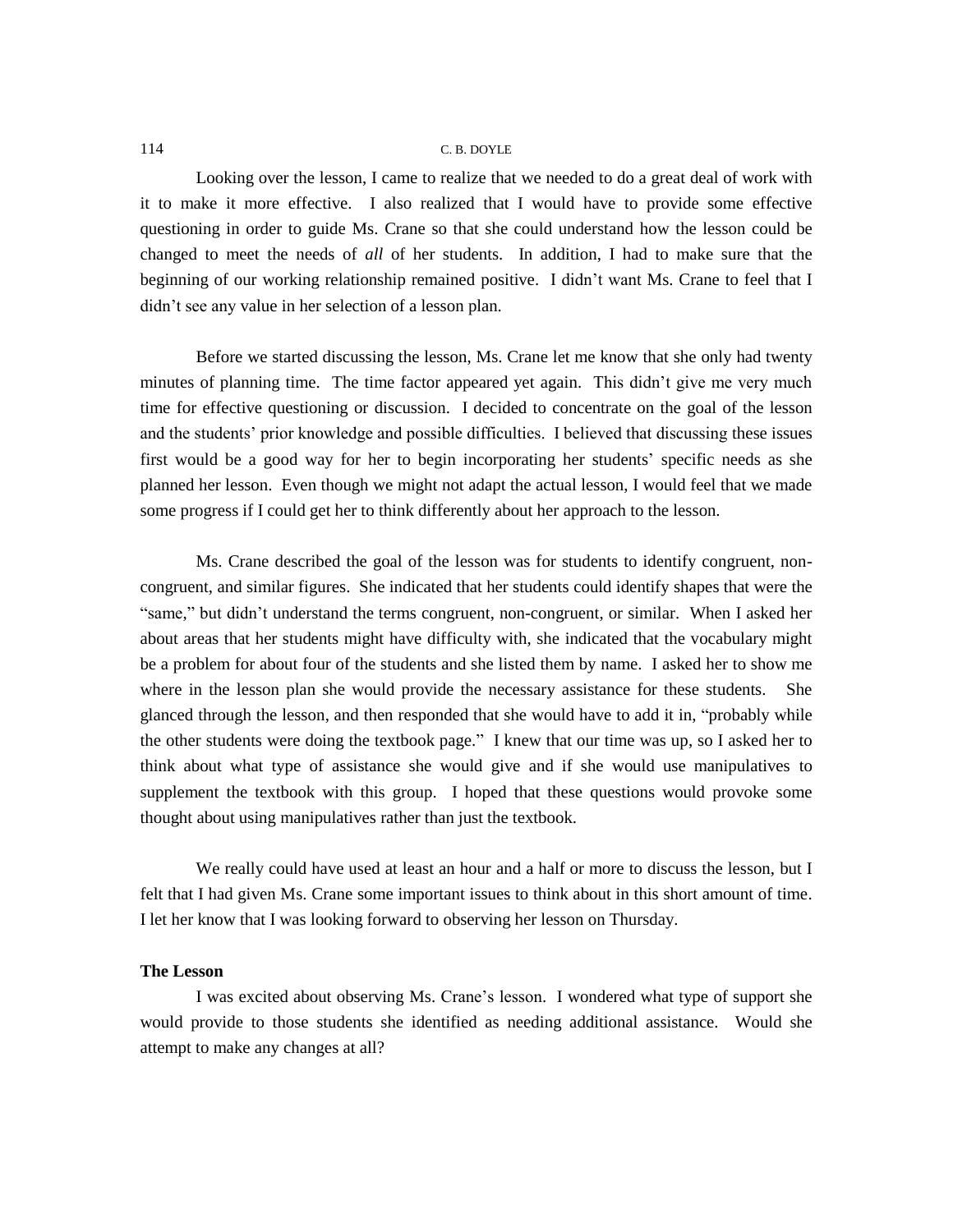Ms. Crane began the lesson as outlined in the teacher's edition. The lesson was very traditional. The students repeated and recited the definitions for the vocabulary. Ms. Crane showed the students how to check the figures visually for the same size and shape and then refer back to the definition to decide if the shapes were congruent, non-congruent, or similar. As I observed the lesson, I wished that there had been more time in our conference to discuss using tracing paper and questions that she could ask to lead the students to form their own definitions. Even though the lesson didn't demonstrate best practices, the majority of the students showed an understanding of the concepts.

Situations like this usually pose a dilemma for me. It's true that I wanted the students to gain as much understanding from the lesson as they possibly could**—**but how will a teacher begin to realize that her instruction isn't building mathematical thinking and conceptual understanding in her students, especially when the students are able to demonstrate mastery on assessments? In many cases, I have found that most teachers determine the success of a lesson based on test scores and believe that, if the students are passing, there is no need for changes in instructional delivery. As a Mathematics Specialist, I often wonder how I can get teachers to understand that it is possible and valuable to teach for conceptual understanding and still have the students do well on assessments.

As I continued to observe the lesson, I noticed that Ms. Crane had been fairly accurate in identifying which students would have difficulty. She pulled those students to a round table away from the whole group. I expected her to go over the textbook page. However, she took out vocabulary picture word cards and used these to review the concepts. The vocabulary picture word cards had the definition and an example. She also had cut out shapes in different sizes for the students to categorize and describe as congruent, non-congruent, or similar. As I watched, I thought that this would have been a great activity for the whole class if they could have also worked in small groups. As Ms. Crane continued with the small group lesson, my mind jumped to envision the students working in pairs and discussing how to compare the shapes. However, the small group lesson proved to be very traditional as well. Ms. Crane talked the group through comparing the shapes just as she did with the whole group. One student, however, took one shape, placed it on top of another, and then observed that it was congruent. "Yes, great strategy!" I thought. I had hoped that Ms. Crane would use this as a teachable moment and let the students discuss this strategy and possibly share others; however, she proceeded with the lesson as before.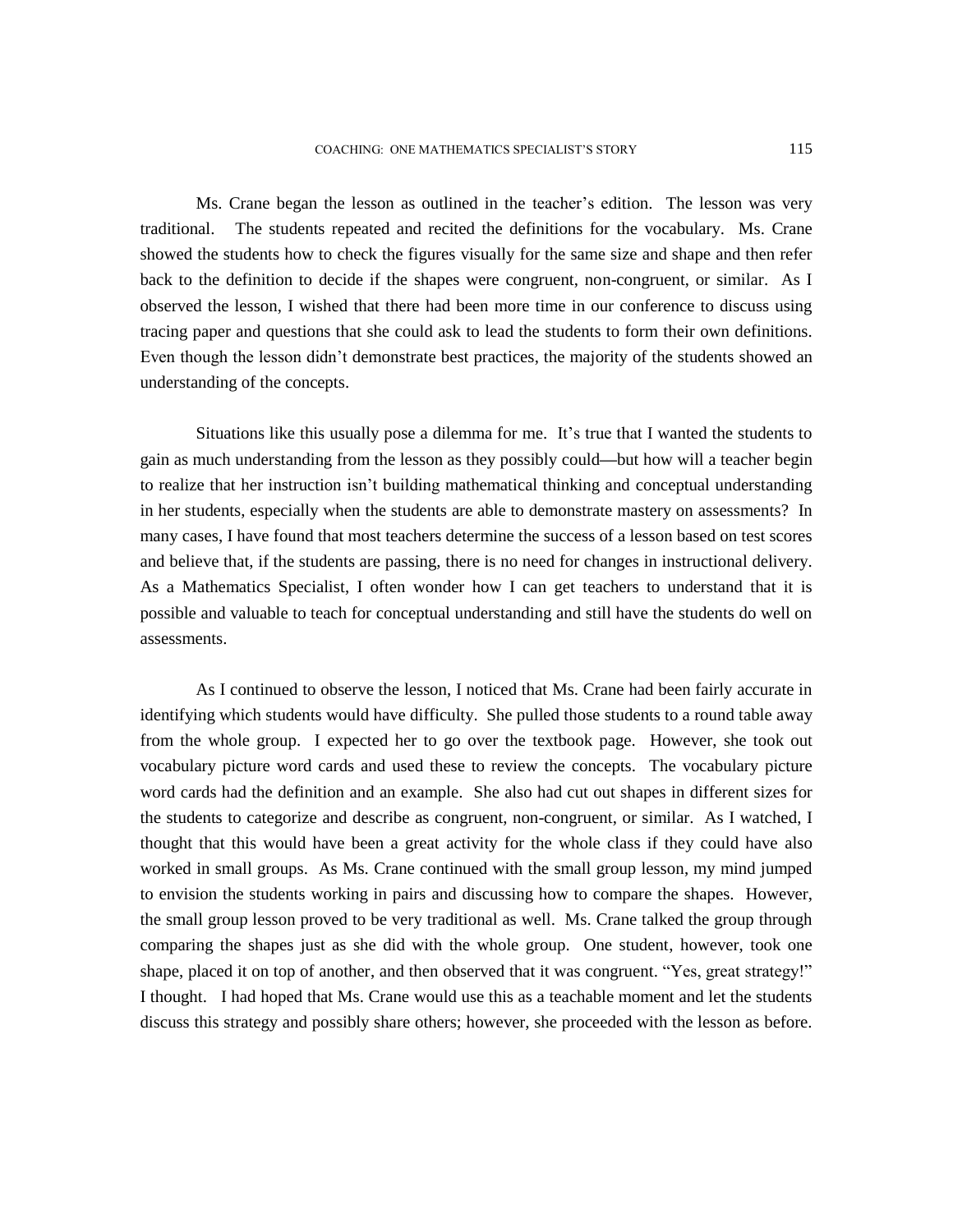### 116 C. B. DOYLE

After Ms. Crane completed this activity, she sent the students back to their seats to complete the textbook page.

Many questions came to mind as I observed the small group interaction. Was she unsure how to use manipulatives to bring out conceptual understanding? Did she not encourage the new strategy because she didn't know what questions to ask? How would she have responded if I had chosen to interject with a question?

# **The Post-Conference**

Ms. Crane sought me out during her lunch break. She was anxious to know what I thought about her lesson. I didn't want to put her off, but I needed more than ten minutes for us to discuss my observations. I commented on her selection of manipulatives and asked if we could meet after work. She agreed.

I decided to focus only on the small group portion of the lesson unless the other areas came up during the course of the conference. I began the conversation by asking Ms. Crane how she thought the lesson went. She thought the lesson was effective. She shared that she believed that the students understood the concepts, especially the small group. I asked her how the students showed her that they understood. She explained that she watched them categorize and group the shapes, and they completed the textbook page correctly. She showed me the textbook work where the students wrote the words congruent, non-congruent, or similar. I then asked her to explain what in her lesson helped those particular students she thought were going to have difficulties mastering the concepts. She indicated that it was pulling them aside and using the cutouts and vocabulary cards. I asked Ms. Crane what her thoughts were about the student that had put one shape on top of another. She indicated that she saw it, but that pursuing it would get the students off task. She indicated that the students couldn't do that with the *SOL* Test. I used this opportunity to suggest that the students could trace the shapes as another strategy. I offered to come to her class and model a lesson on congruence using different strategies. She asked if I could come in the next day since that would be the last time she would be teaching this concept. I usually prefer more time to prepare, but I felt that it was important not to let this opportunity pass, so I agreed. Ms. Crane began to look at her watch and stated that she really had to leave. I felt that we had just gotten started, but it was after school and we were on her personal time. As she was leaving, I posed a question: Would the small group activity have been as effective if she'd used it with the whole class? I also asked her to think about how the small group lesson may have been different had the students worked in pairs to discuss and categorize the shapes.